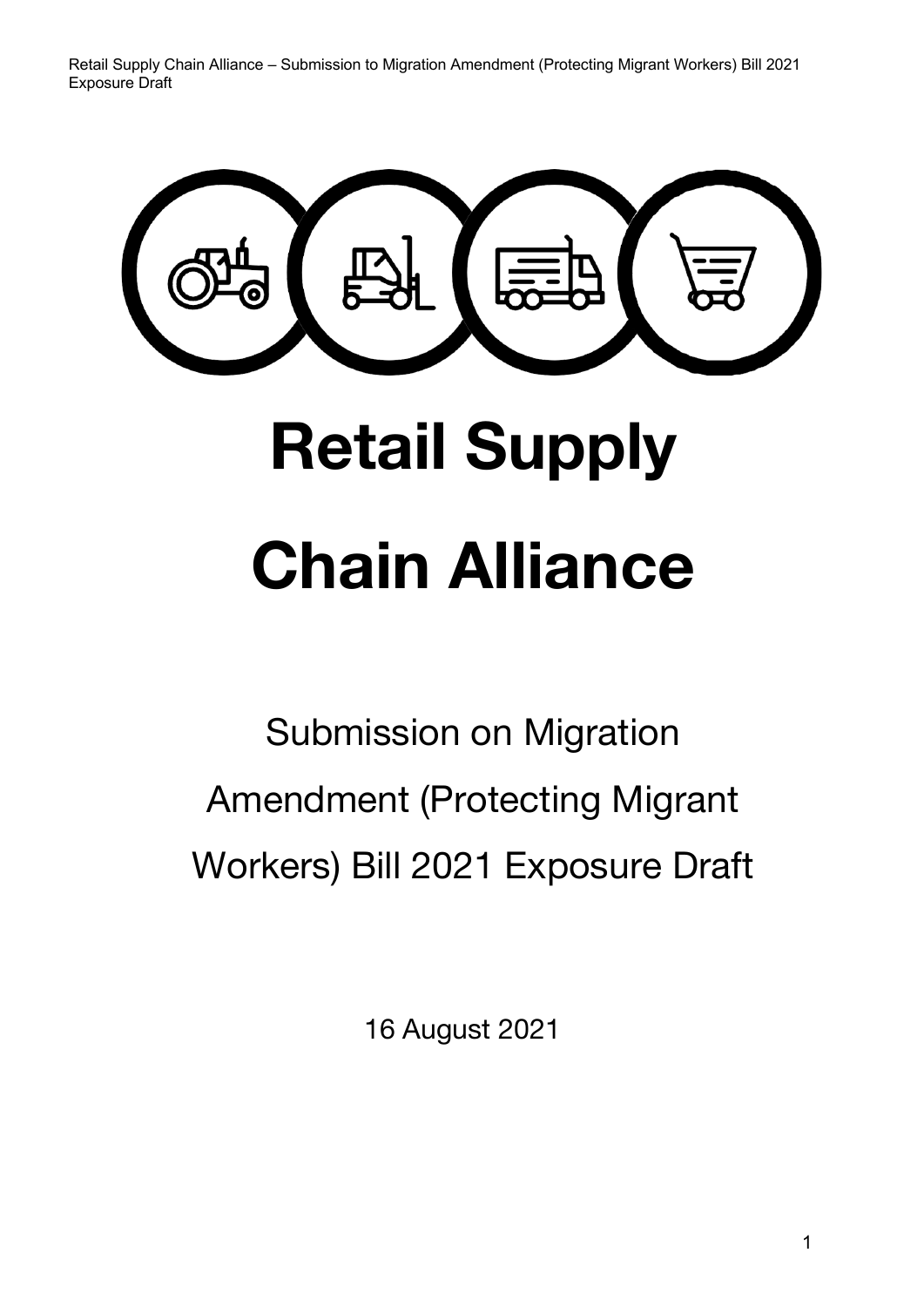The Retail Supply Chain Alliance welcomes the opportunity to contribute to the Department of Home Affairs' consultation process on the Exposure Draft of the Migration Amendment (Protecting Migrant Workers) Bill 2021 (the Amendment Bill).

The Retail Supply Chain Alliance (the RSCA) represents and advocates for the rights of workers across the horticulture supply chain in Australia.

The Alliance is a coalition of trade unions that represent workers in each facet of the horticulture supply chain.

The Transport Workers' Union (TWU), the Australian Workers' Union (AWU), and the Shop Distributive and Allied Employees Union (SDA) are worker representatives who have formed the Retail Supply Chain Alliance, which together have coverage across the full spectrum of the horticulture industry supply chain.

The Alliance was formed in 2019 in an attempt to advance the cause for workers' rights and end the systemic exploitation across the horticulture supply chain in Australia.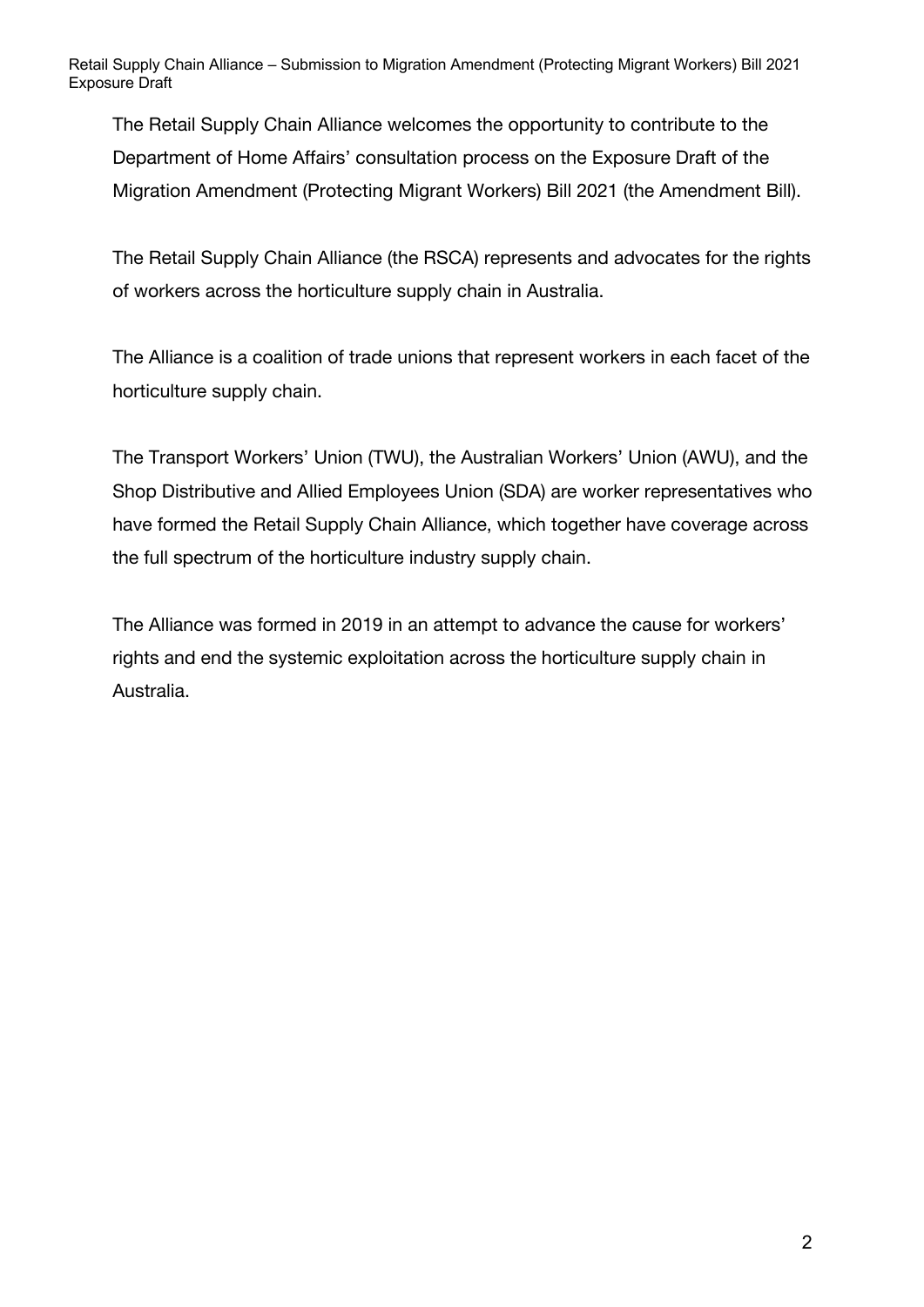# **Table of Contents**

| $\mathbf 1$  |                 |                                                                                                   |  |
|--------------|-----------------|---------------------------------------------------------------------------------------------------|--|
| $\mathbf{2}$ |                 |                                                                                                   |  |
|              | 2.1<br>orders 8 | The Fair Work Ombudsman is the appropriate authority for labour-related offences and              |  |
|              | $2.2^{\circ}$   | 2.2.2 There is no sound reason to exclude the provision of domestic services under contract<br>10 |  |
|              | 2.3             |                                                                                                   |  |
|              | 2.4             |                                                                                                   |  |
| 3            |                 |                                                                                                   |  |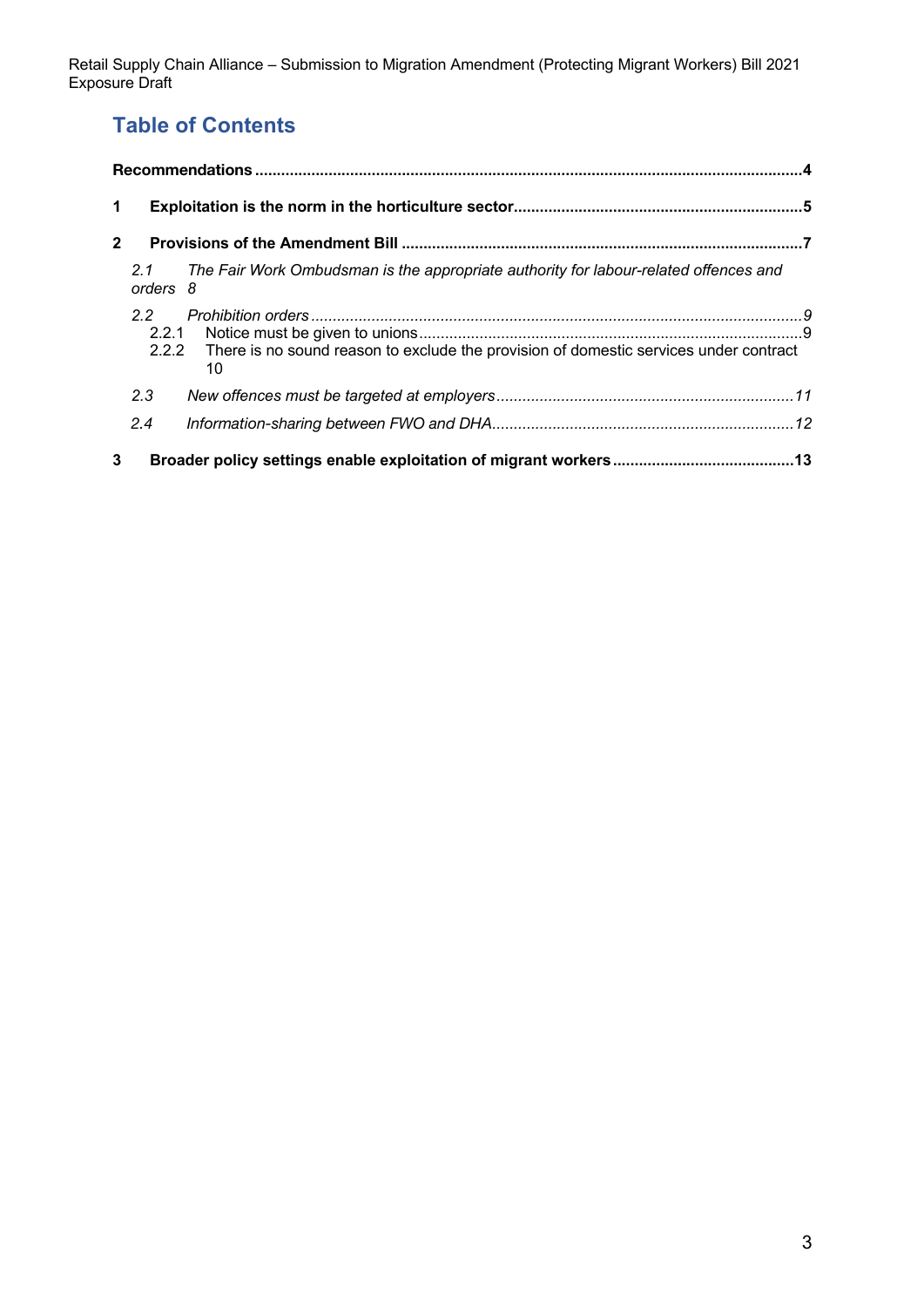## Recommendations

**RECOMMENDATION 1:** The power to issue prohibition orders and to enforce new offences should be dealt with by bodies with specialist employment law expertise: the Fair Work Ombudsman, Fair Work Commission, and for criminal matters on referral to the Australian Federal Police and Commonwealth Director of Public Prosecutions.

**RECOMMENDATION 2:** When an application to review the decision to declare a person a prohibited employer is made, the AAT should notify the Australian Council of Trade Unions to permit unions to provide the AAT with further relevant information.

**RECOMMENDATION 3:** The Amendment Bill should cover workers on contracts for domestic services, as they are highly vulnerable to exploitation.

**RECOMMENDATION 4:** The new offences created in Section 4 of the Amendment Bill (proposed new sections 245AAA and 245AAB) should apply only to employers and labour hire firms.

**RECOMMENDATION 5:** Assurance that workers who report exploitation will not face visa cancellation should be legislated, rather than left to the non-public 'Assurance Protocol'. This will give workers confidence about their protections when reporting exploitation.

**RECOMMENDATION 6:** The Pacific Labour Scheme and Seasonal Worker Program, and their current standards for approved employers and access for unions and pastoral care providers, should form the minimum standard of Australia's temporary migration program for workers on Australian farms.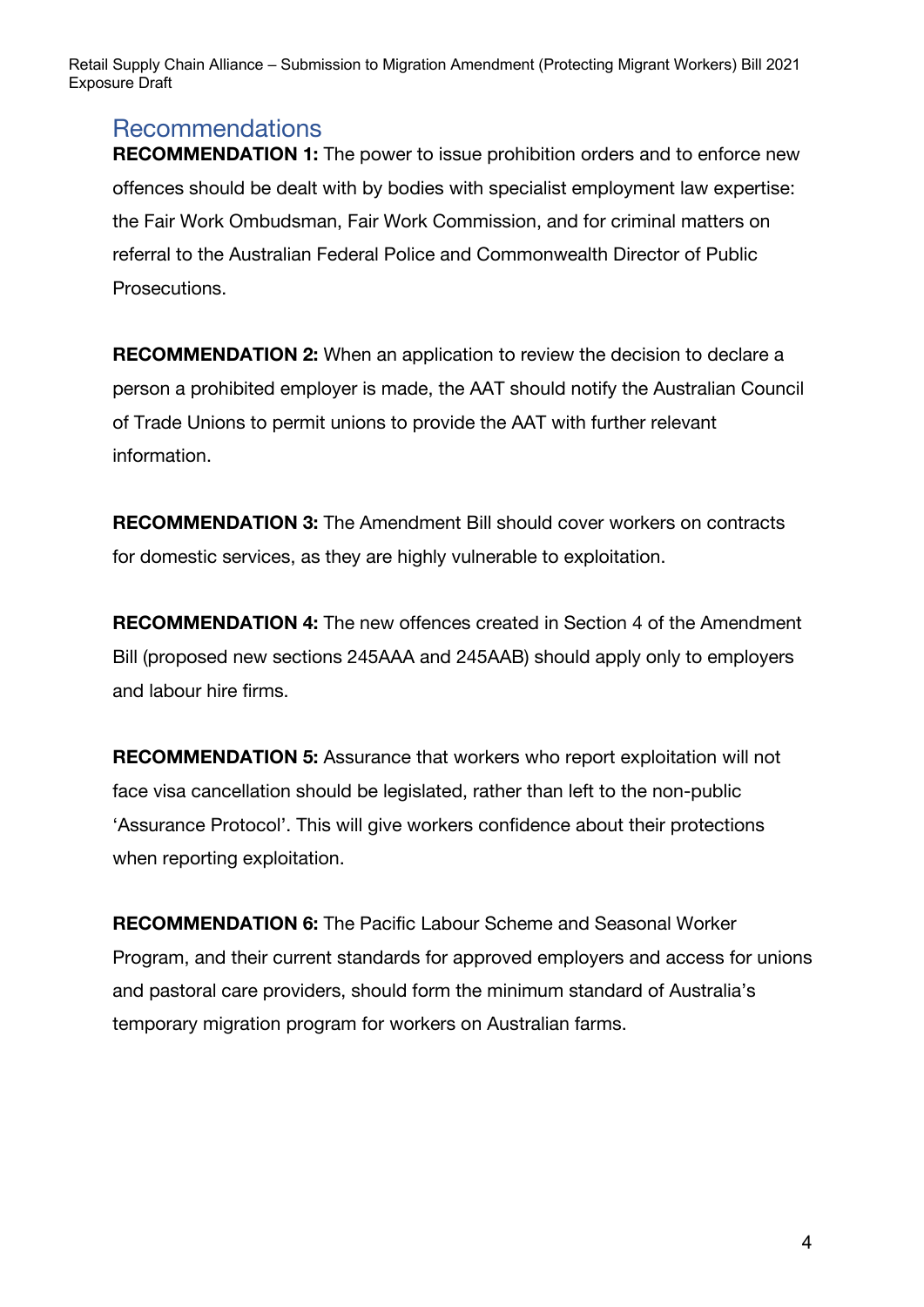# 1 Exploitation is the norm in the horticulture sector

Over the last decade Australia's horticulture industry has arguably become the most exploitative in the country. At the same time, it has become the most reliant sector on overseas migrant workers, and incidentally an international chronicle for obscene and inhumane workplace abuse and acts of modern slavery.

The Australian Bureau of Agricultural and Resource Economics and Sciences (ABARES) found that the average horticulture farm employs 40-50 per cent of its workforce from the local permanent resident market. This means that a worker in the horticulture industry is most likely to be on an overseas visa, or their work status is unknown. As a comparison to other regional industries, wheat or dairy farms typically comprise 90 per cent of permanent residents. This leaves horticulture uniquely dependent on migrant workers, which the FWO identify as causative of worker exploitation.

The extent of exploitation in the horticulture industry is undeniable, uncovered empirically by countless parliamentary inquiries, government taskforce reports, and media reporting.

- Unions NSW research released in 2021 found that almost all growers who use piece rates pay below the national minimum wage of \$19.84, and substantially below the minimum hourly rate specified in the Award of \$24.80.1
- In its Harvest Trail Inquiry, the FWO found that 67% of all growers surveyed were employing overseas workers. Further, it reported that temporary visa holders are more vulnerable to exploitation due to a higher incidence of cultural and language barriers, low awareness of workplace rights and barriers to accessing assistance. It also recognises that the anchoring of visa

<sup>&</sup>lt;sup>1</sup> Most recently, Unions NSW, "Wage Theft, The Shadow Market. Part Two: The Horticultural Industry," March 2021, https://www.unionsnsw.org.au/wp-content/uploads/2021/03/Wage-Theives-Horticulture-Report-online.pdf; Fair Work Ombudsman, "Harvest Trail Inquiry," 2018.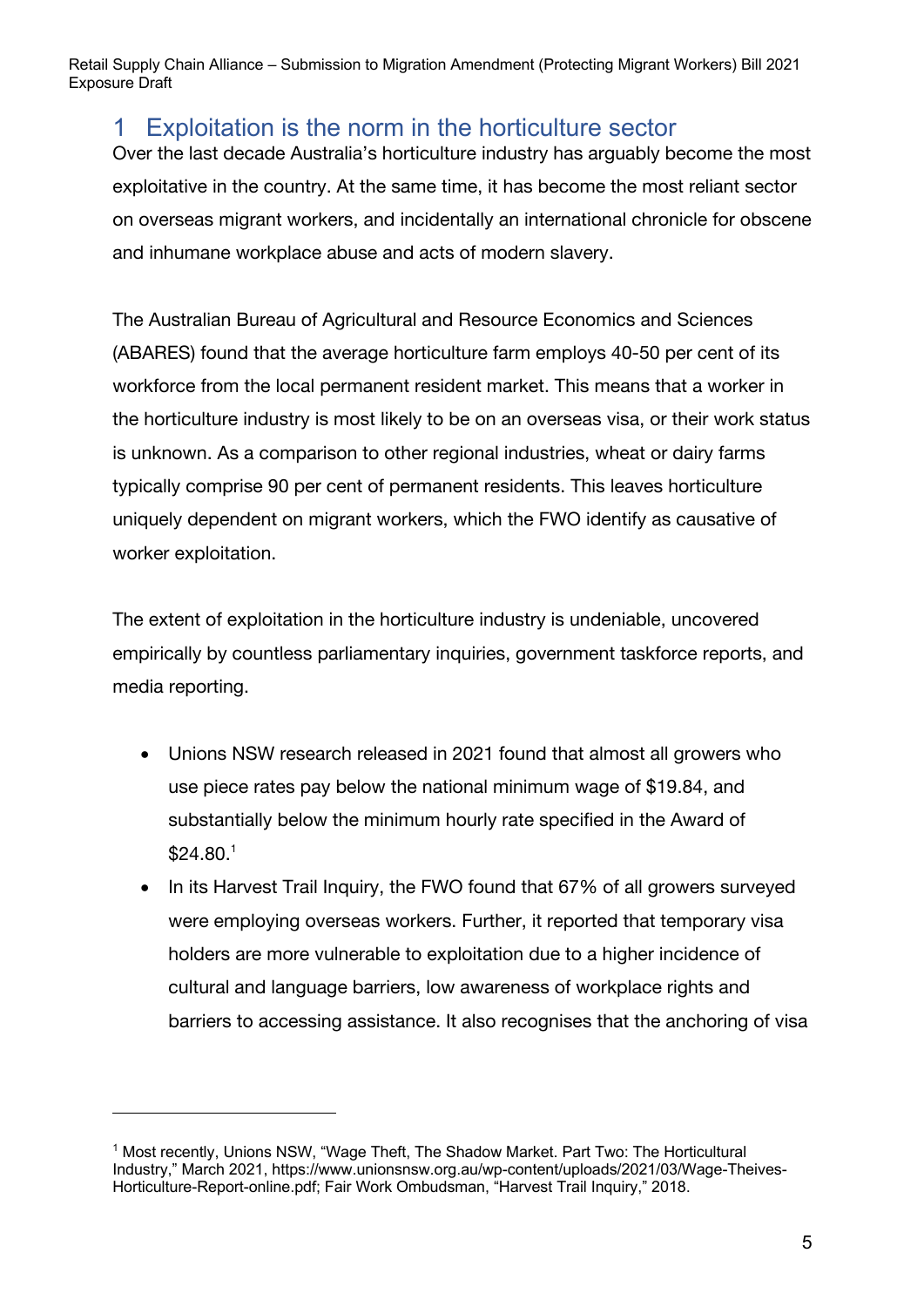> status to employment means that workers can be made to feel 'captive' to their employer.

• The final report of the Federal Government's Migrant Worker Taskforce also noted the inextricable link between the increasing number of temporary visa holders and the systemic spread of underpayment and risk of exploitation.

Despite research and reporting that cannot be ignored, exploitation in the sector continues to go unanswered, with the obvious policy responses being ignored and side-lined year-on-year as more evidence is revealed and exploitation worsens. In fact, governments appear to have moved in the opposite direction, seeking further opportunities to increase precarious migrant labour supply in the sector.

Several factors beyond reliance on overseas workers contribute to exploitation in the sector:

- Australia's horticulture industry sources 37-56% of its labour from labour hire firms, depending on the specific type of produce. This compares to 3 to 12% in other agriculture industries such as in cotton, broadacre and dairy. Whilst the use of labour hire contracting is not itself a means for exploitation, a significant dependency on it can obfuscate the recruitment process, disaggregate the employee-employer relationship and increase the risk for exploitation. In addition, when several contract labour firms are used to service a single farm or operating entity, supply-chain complexity can nurture a culture of non-compliance.
- Failure to comply with legal obligations in relation to pay and conditions are common in the sector. In its Harvest Trail Inquiry, the FWO investigated 638 employers, equating to 4 per cent of all employers in the horticulture industry. It was found that more than 55% of employers investigated had failed to comply with Australian workplace laws (including both monetary and non-monetary breaches).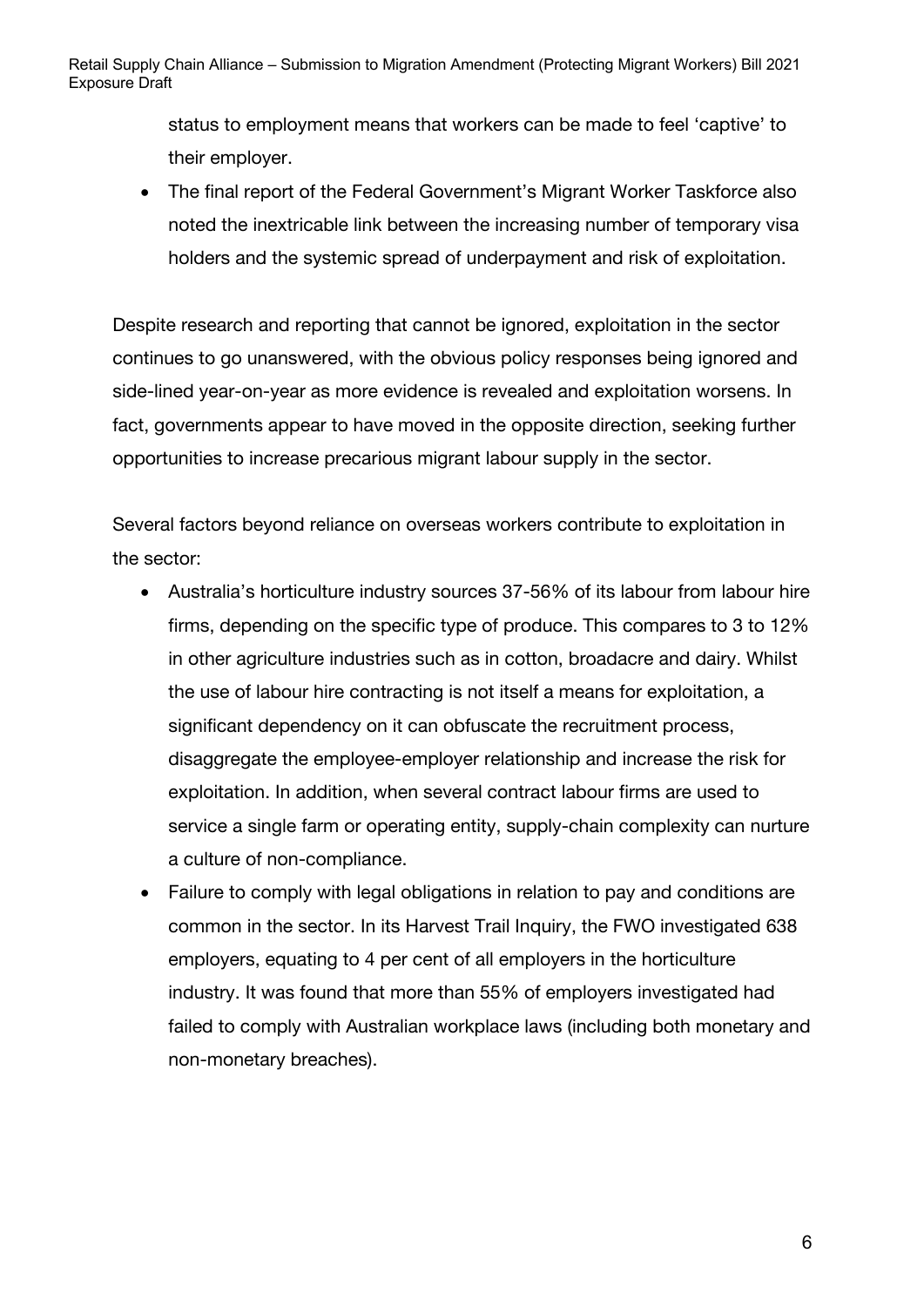Unlike other industries, the horticulture industry demands high-volumes of work in acute time frames, compensates on piecework, is regionally located and has a highdegree of non-monetary compensation associated with employment.

Over time, bad policy planning has meant that the industry has become structurally dependent on a migrant labour workforce, controlled by systemic and complex labour hire contract arrangements, and undetectable by workplace standards compliance and enforcement agencies.

Nefarious employment practices have become so commonplace that any employer attempting to be compliant becomes uncompetitive in the marketplace. Exploitation and illegality are now a focal cost-setting function of the horticulture industry.

The RSCA is actively working to end the exploitation of migrant workers in the horticultural industry. Most recently, the AWU has made an application to amend the Horticulture Award 2020 to end exploitation of the piece rates mechanism to guarantee every worker on every farm is entitled to take home the minimum casual rate of pay, currently \$25.41 per hour. The RSCA is also working with the major supermarket chains, as the largest buyers of fresh produce, to cooperate on reducing exploitation throughout their supply chains.

## 2 Provisions of the Amendment Bill

The Amendment Bill proposes a number of reforms with the aim of reducing exploitation of migrant workers:

- creating offences and civil penalty provisions for coercing or unduly influencing/pressuring a non-citizen into breaching or failing to satisfy a work-related visa condition
- creating a prohibition order scheme whereby the Minister can declare a person who has contravened relevant provisions of the Migration Act or Fair Work Act to be a "prohibited employer" who cannot employ non-citizens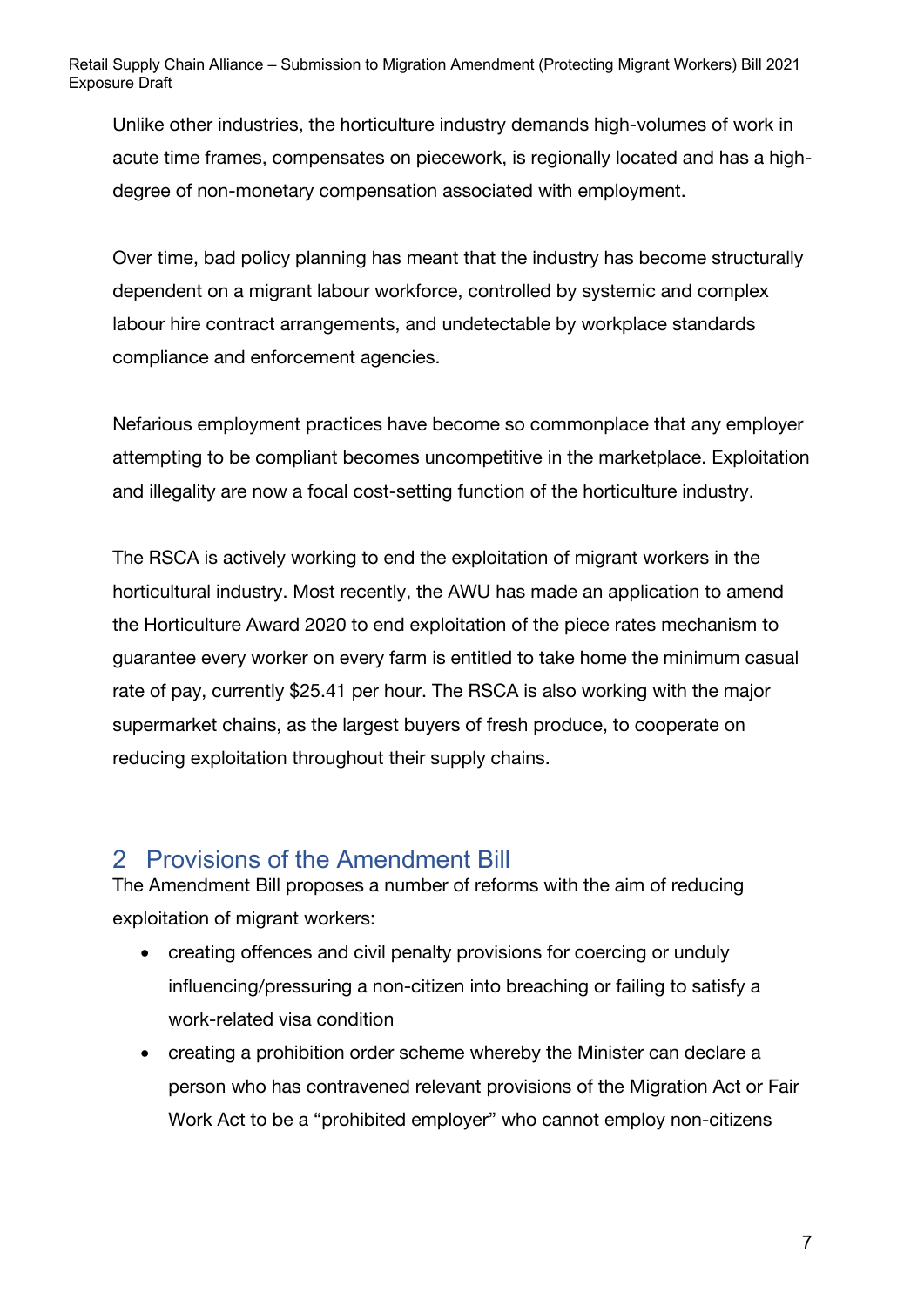- requiring employers to take positive steps to verify immigration status of prospective employees using an online government system (VEVO)
- increasing penalties for work-related breaches
- new compliance tools for the ABF

Although the RSCA welcomes belated efforts by the Australian Government to stamp out exploitation, the Amendment Bill still raises a number of concerns and leaves room for exploitation to take place. The below sections outline issues with the current drafting of the Amendment Bill.

## 2.1 The Fair Work Ombudsman is the appropriate authority for labour-related offences and orders

The proposed Bill gives new statutory powers to prohibit employers, or to investigate and enforce new offences, to the Minister of Home Affairs and the Department of Home Affairs respectively. This is in contrast to other labour and industrial relations offences in Australia, which are enforced by the Fair Work Ombudsman, Fair Work Commission and courts.

The Fair Work Ombudsman and Commission have a deep knowledge and understanding of employment law issues, with specialist staff and Commissioners to make these assessments. By contrast, the Department and Minister of Home Affairs has no real expertise or knowledge in industrial relations or labour protection. Further, the involvement of the Minister will politicise their decisions and leave them exposed to lobbying. Given that these decisions go to the enforcement of minimum standards for the sector, it is most appropriate that they are made by impartial decisionmakers rather than politicians.

This is already the case in New Zealand, where employers who breach employment standards are already restricted from hiring migrants. Under the New Zealand system, the Labour Inspectorate (equivalent to Australia's Fair Work Ombudsman) can immediately issue a 6-month 'stand-down' restriction to employers for a single breach of employment standards. In more serious cases, the Employment Relations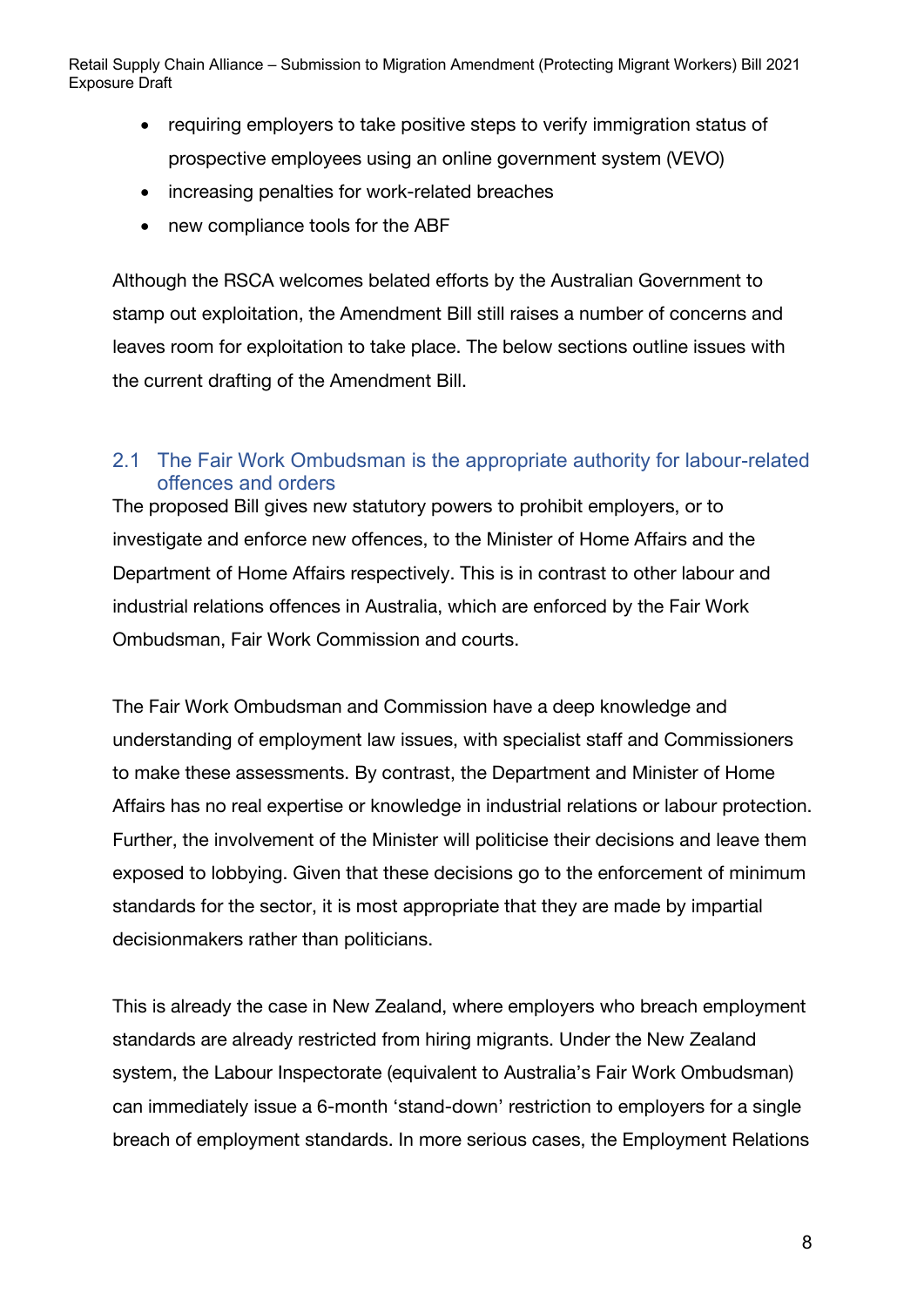Authority and Employment Court can impose longer stand-down restrictions and pecuniary penalties.<sup>2</sup>

Accordingly, we recommend that all new powers in this legislation are enforced apolitically by the Fair Work Ombudsman, Fair Work Commission, and for criminal matters on referral to the Australian Federal Police and Commonwealth Director of Public Prosecutions.

**RECOMMENDATION 1:** The power to issue prohibition orders and to enforce new offences should be dealt with by bodies with specialist employment law expertise: the Fair Work Ombudsman, Fair Work Commission, and for criminal matters on referral to the Australian Federal Police and Commonwealth Director of Public Prosecutions.

#### 2.2 Prohibition orders 2.2.1 Notice must be given to unions

The new Bill proposes that once the Minister has declared a person as a prohibited employer, the decision may be reviewed by the Administrative Appeals Tribunal (AAT). Prohibited employers will have the ability to seek review by the AAT if, for example, there are aspects of their conduct that they believe have not been properly considered in the decision to declare them prohibited.

The RSCA, and other unions, represent thousands of migrant workers across the country. If an employer has systematically breached minimum employment standards, chances are that unions will be aware of more breaches – including those not known to the Home Affairs Minister when making their decision. This information is likely to be useful to the AAT in considering any review of a prohibition order. Accordingly, unions should be notified when an application is made, permitting them to provide the AAT with further relevant information and avoid an unjust outcome.

<sup>2</sup> https://www.employment.govt.nz/resolving-problems/steps-to-resolve/labourinspectorate/employers-who-have-breached-minimum-employment-standards/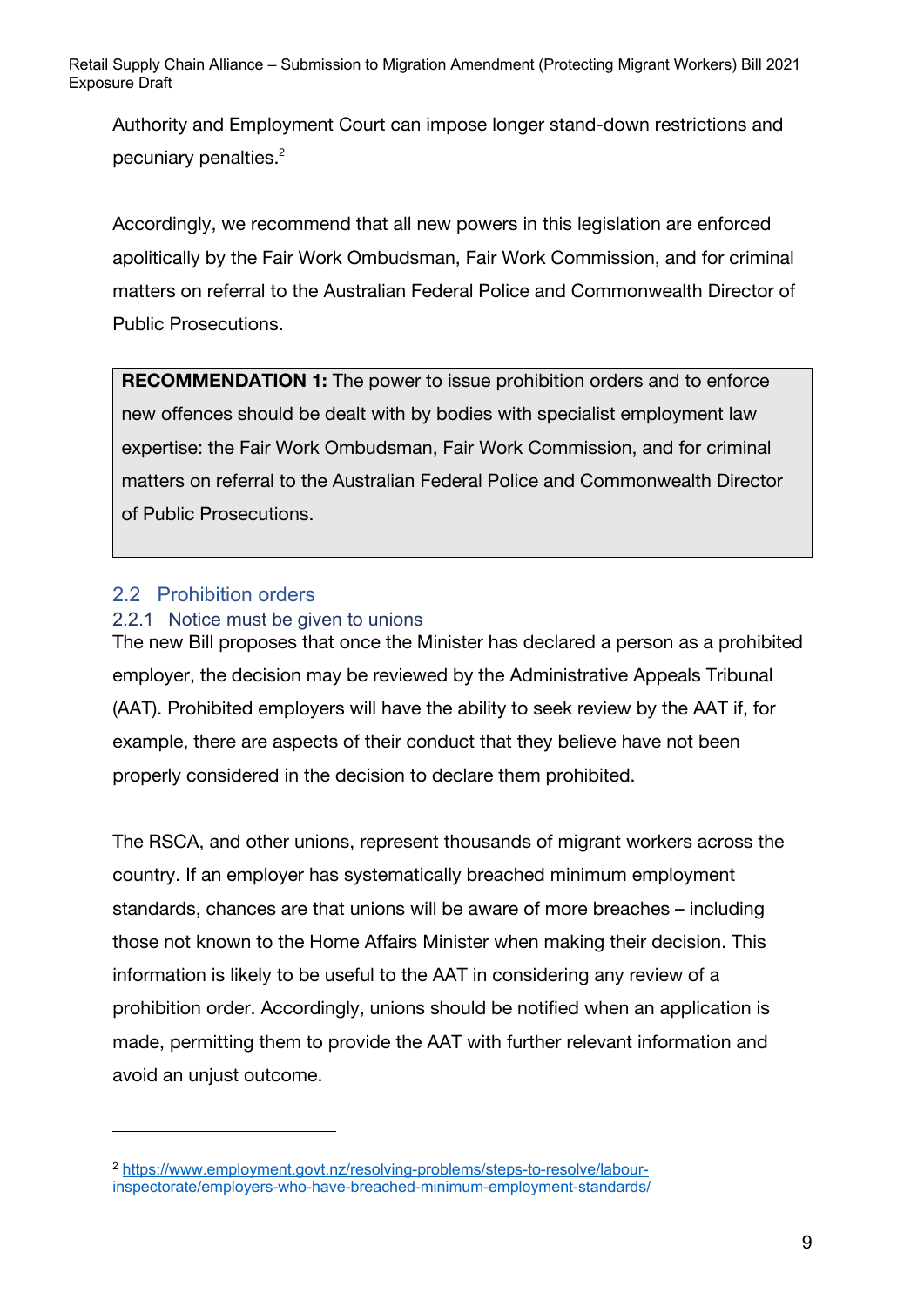Given that migrants work in every Australian industry, the RSCA considers the Australian Council of Trade Unions (ACTU) the appropriate body to be notified when an application to review a prohibition order is made.

**RECOMMENDATION 2:** When an application to review the decision to declare a person a prohibited employer is made, the AAT should notify the Australian Council of Trade Unions to permit unions to provide the AAT with further relevant information.

## 2.2.2 There is no sound reason to exclude the provision of domestic services under contract

One of the main tools used by employers across all industries to exploit workers is to engage workers under a 'contract for services' rather than as employees. This prevents workers from accessing the fundamental rights of employees such as the minimum wage, leave, superannuation and award entitlements. The Amendment Bill rightly recognises that exploitation happens under contracts for services and includes workers engaged on contracts under the proposed prohibition order scheme.

However, for reasons not made clear in the Context Paper, workers under contracts for services for domestic services can still be employed by a prohibited employer. Domestic services are precisely one of the areas where exploitation is rife, arguably reaching lows that put them in the category of modern slavery. Au pairs, for example, are almost always migrant workers, and are engaged for as little as \$7 per hour (before tax) without the protections of Australia's employment regulations.<sup>3</sup> Even with the provision of board and meals, this relationship leaves workers highly prone to exploitation: many are compelled to do tasks outside of the terms of their engagement and some experience grave verbal abuse and even sexual harm.<sup>4</sup>

<sup>3</sup> https://thenewdaily.com.au/news/national/2018/08/31/au-pair-exploitation/

<sup>4</sup> https://research.qut.edu.au/centre-for-justice/wp-content/uploads/sites/304/2020/10/Briefing-paperseries-October-2020-Issue-9.pdf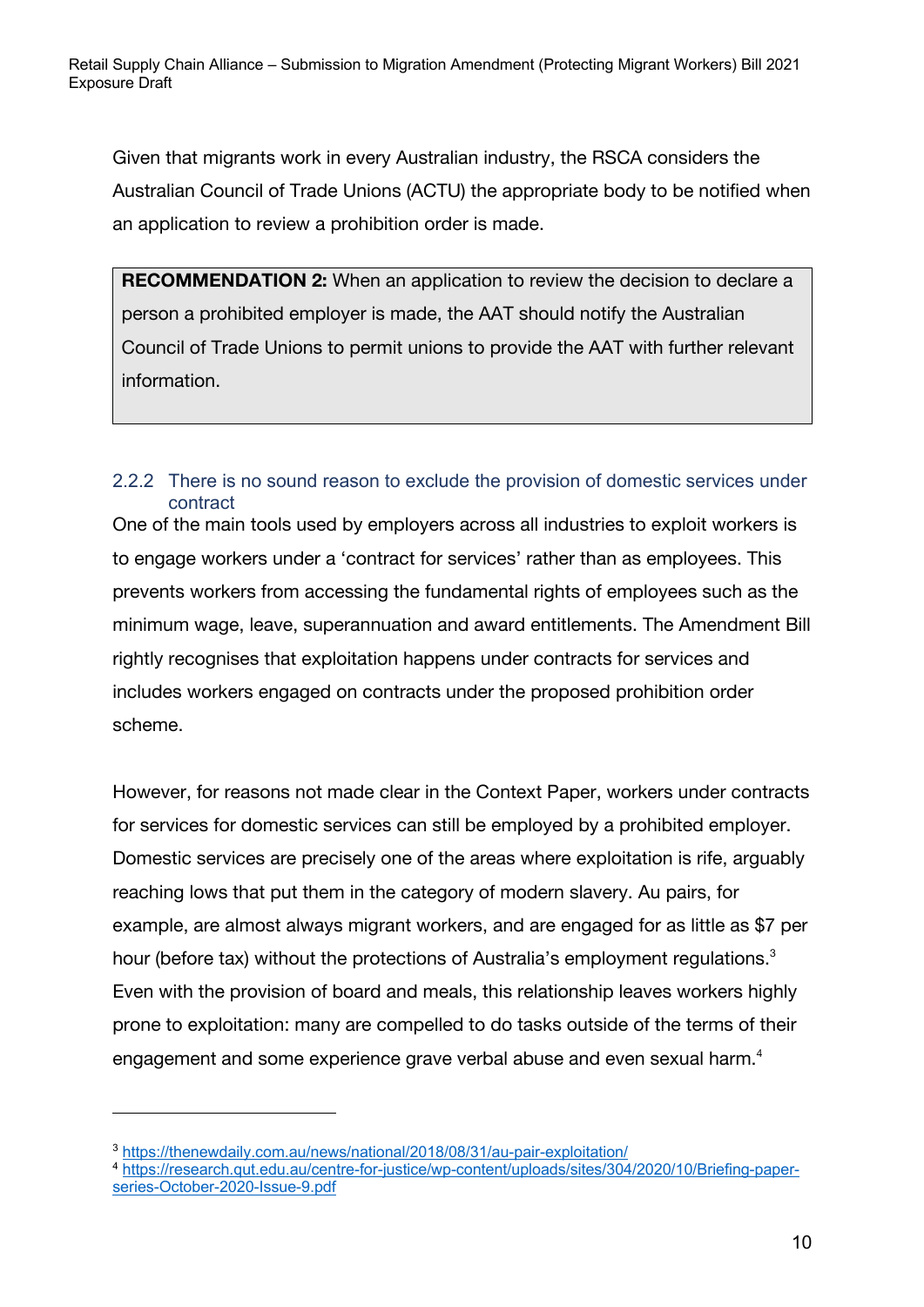Governments have chosen not to regulate the 'grey area' of au pairs and other migrant domestic service workers, for fear of disturbing the families that rely on them. Given that, excluding domestic services from an even greater ranging of compliance mechanisms will serve only to entrench the risks of exploitation in the sector. Without explanation, this is precisely what the Amendment Bill seeks to do. This must be remedied.

**RECOMMENDATION 3:** The Amendment Bill should cover workers on contracts for domestic services, as they are highly vulnerable to exploitation.

#### 2.3 New offences must be targeted at employers

The Amendment Bill would create a number of criminal offences and civil penalty provisions for coercing or using undue influence or pressure to encourage a noncitizen:

- To breach work-related visa conditions (for example, by accepting longer hours of work)
- By using migration rules (for example, attempting to breach the rights of a non-citizen worker by threatening visa requirements).

The title of the relevant section of the Amendment Bill and the Context Paper suggest that these offences are targeted at employers. However, the provisions of the Amendment Bill suggest that these offences apply to any person. Given the far reach of exploitation in the horticulture workforce, responsibility must lie with the labour hire firms and employers that create and benefit from schemes to avert migration laws. An individual worker participating in a broken system should not be face any risk of prosecution.

**RECOMMENDATION 4:** The new offences created in Section 4 of the Amendment Bill (proposed new sections 245AAA and 245AAB) should apply only to employers and labour hire firms.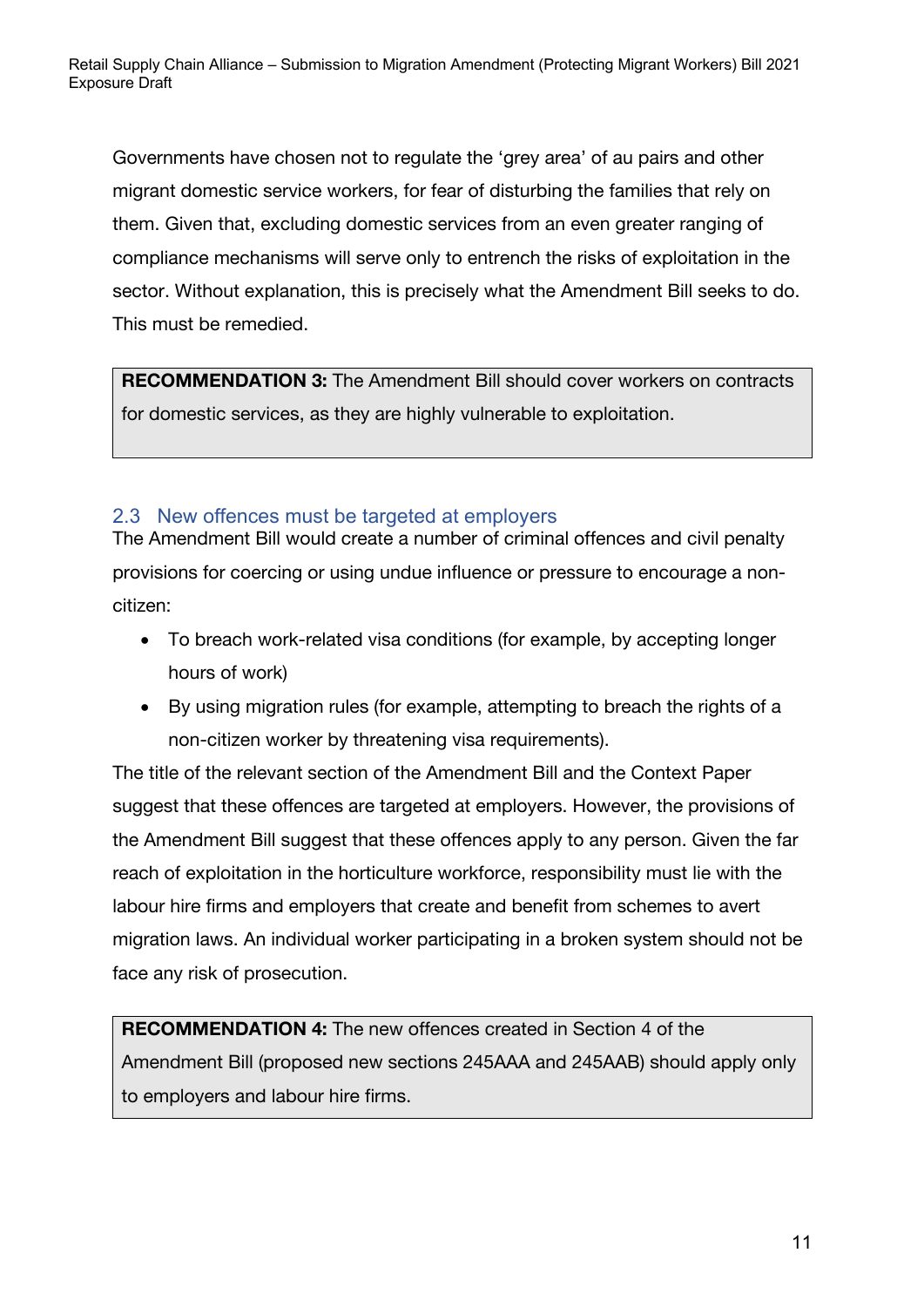## 2.4 Information-sharing between FWO and DHA

The Amendment Bill relies on identifying employers who have breached defined civil and criminal penalties under the Fair Work Act 2009 (Cth) to define prohibition orders. However, this exacerbates the imbalance of power between an exploited migrant worker and their employer. Presently, if a worker brings an issue with their employer to the Fair Work Ombudsman that reveals migration law breaches, the Department of Home Affairs may be informed, leaving the worker vulnerable to deportation for breach of their visa conditions.

Dodgy employers should be penalised for their exploitation, not vulnerable workers caught up in their actions.

Presently, where a worker is at risk of deportation for reporting workplace exploitation, these issues are dealt with under the 'Assurance Protocol' between the Fair Work Ombudsman and the Department of Home Affairs. However, no parts of the Assurance Protocol are made public, or set out in regulations or legislation. A public fact sheet says that 'eligible' workers who 'meet the conditions' of the Assurance Protocol will 'usually' not face their visa being cancelled because of workplace exploitation.<sup>5</sup> This offers no reassurance to exploited workers who cannot assess the risk of deportation from reporting breaches.

Assurance that workers who report exploitation will not face visa cancellation should be legislated, rather than referred back to an opaque inter-agency process with no defined timelines or processes.

**RECOMMENDATION 5:** Assurance that workers who report exploitation will not face visa cancellation should be legislated, rather than left to the non-public 'Assurance Protocol'. This will give workers confidence about their protections when reporting exploitation.

<sup>5</sup> https://www.fairwork.gov.au/find-help-for/visa-holders-migrants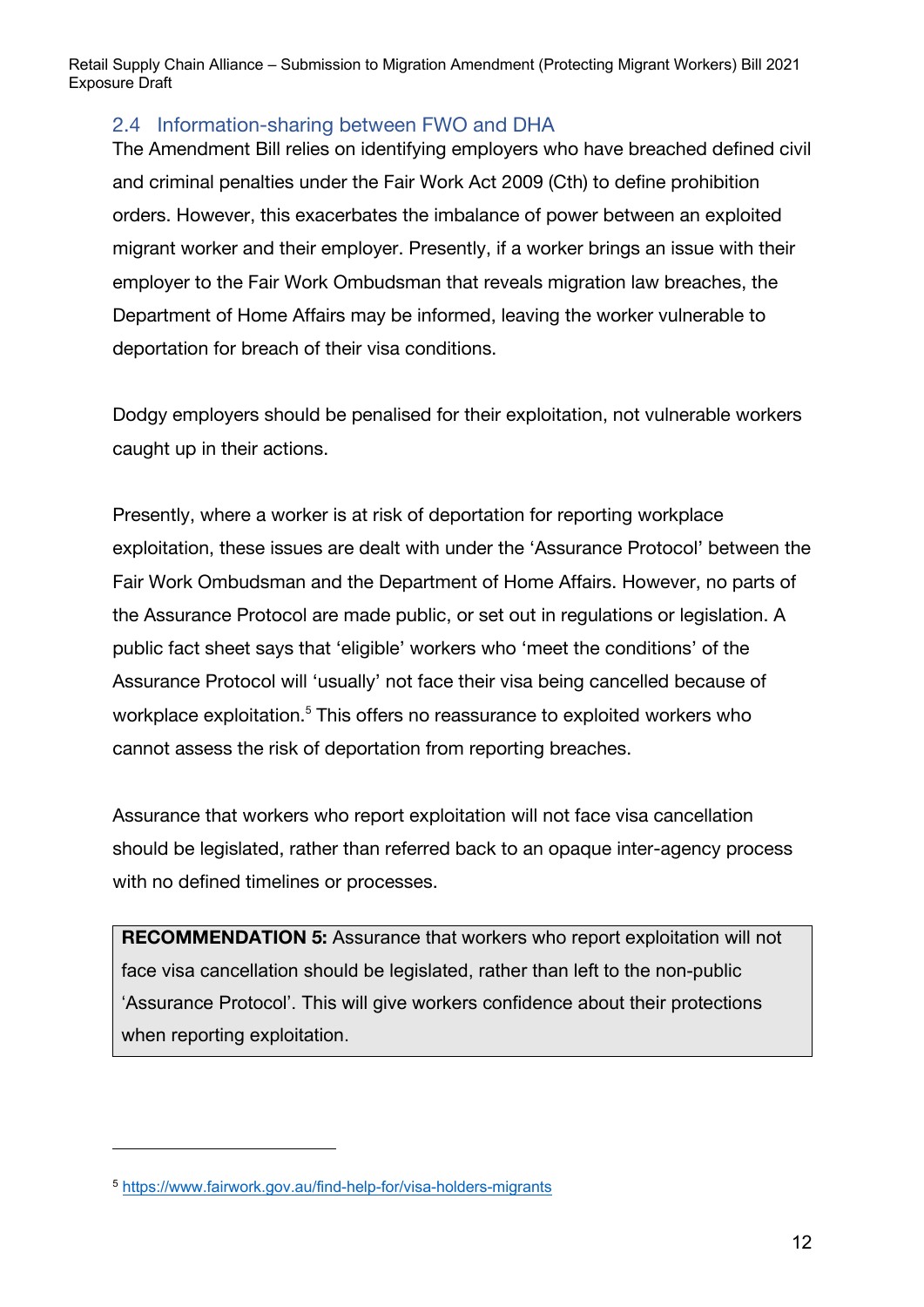# 3 Broader policy settings enable exploitation of migrant workers

While the RSCA welcomes efforts to crack down on exploitation of migrant workers, the Amendment Bill only comes into play when exploitation has already taken place. Migrant workers are highly vulnerable, many arriving in Australia without local connections, English language skills or a ready understanding of their rights under employment law. The Amendment Bill merely deals with the symptoms rather than the underlying causes of migrant worker exploitation.

The RSCA believes that the parameters of Australia's agricultural workforce migration program fundamentally allow exploitation in plain sight. The risks and effects of this exploitation have been thoroughly documented.<sup>6</sup>

Given that exploitation has become entrenched in the sector, the RSCA believes that, in the long-run, a transition to an approved employer program is necessary (rather than an exclusion program as anticipated by the Amendment Bill). Such a program operates effectively in Australia already under the Seasonal Worker Program (SWP) and Pacific Labour Scheme (PLS).

These programs were developed with greater safeguards than other sources of temporary migrant labour:

- Employers have to be approved in advance.
- Employers are subject to site visits and audits.
- Employers have to provide an induction for workers and invite the FWO and unions.
- Employers can be suspended from the SWP for non-compliance.
- Employers are responsible for arranging pastoral care and accommodation.
- Employers are subject to monitoring by the  $FWO.<sup>7</sup>$

<sup>6</sup> Most recently, Unions NSW, "Wage Theft, The Shadow Market. Part Two: The Horticultural Industry," March 2021, https://www.unionsnsw.org.au/wp-content/uploads/2021/03/Wage-Theives-Horticulture-Report-online.pdf; Fair Work Ombudsman, "Harvest Trail Inquiry," 2018.

<sup>7</sup> https://www.sydney.edu.au/content/dam/corporate/documents/business-school/research/work-andorganisational-studies/towards-a-durable-future-report.pdf